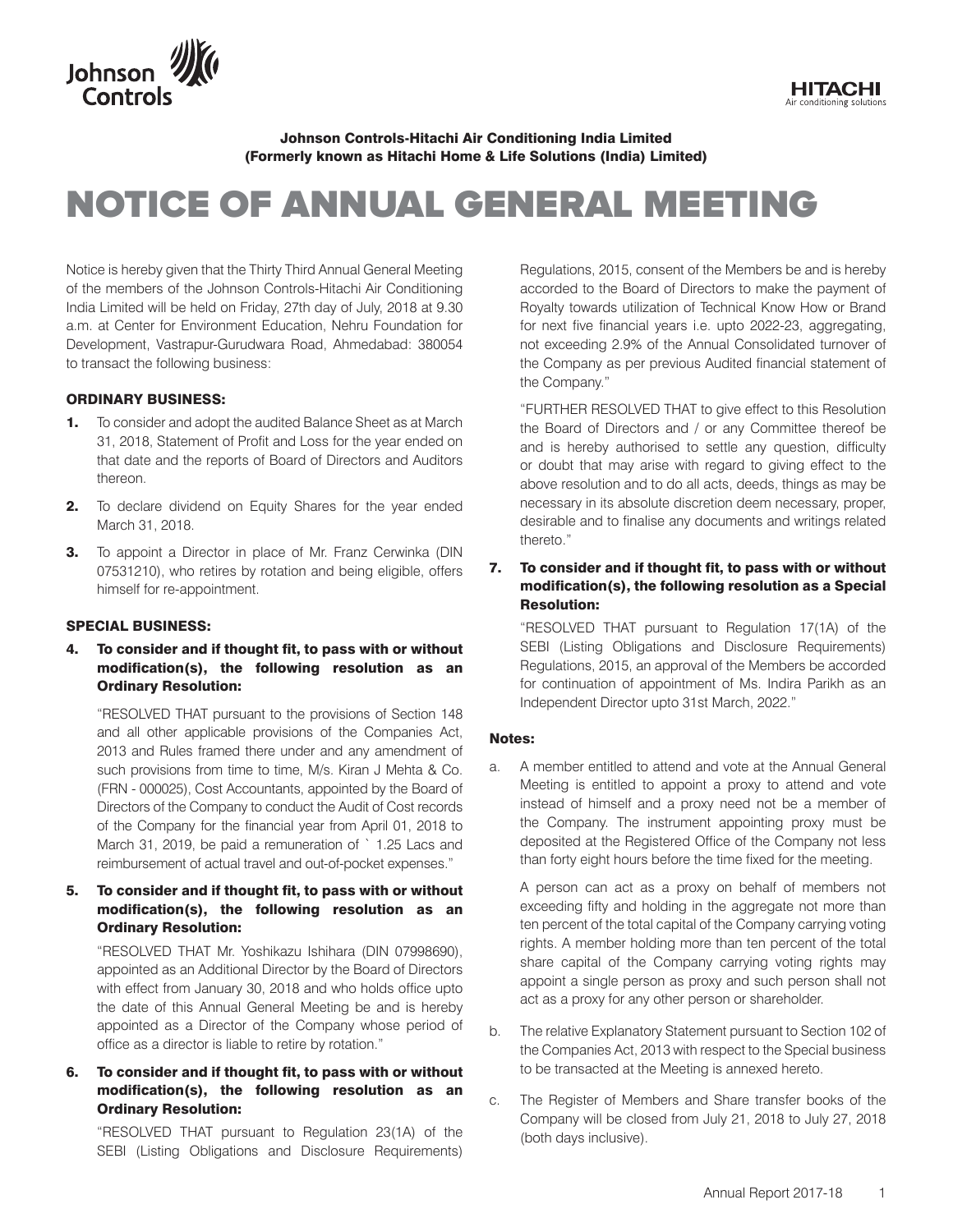- d. Dividend, if declared, will be paid as under:
	- Physical Shares: To the members whose names appear on the Register of members of the Company as on closing hours of July 20, 2018.
	- Dematerialised Shares: To the beneficial owners as on closing hours of July 20, 2018 as per information to be furnished by Depositories for this purpose.

 Dividend Payment Date: Dividend, if declared, will be paid on or after August 16, 2018.

- e. Members are requested to notify promptly any change in their address to the Company's Registrars and Share Transfer Agent, Link Intime India Pvt. Limited at its present address at 506-508, Amarnath Business Centre-1 (ABC-1), Besides Gala Business Centre, Near St. Xavier's College Corner, Off C G Road, Ellisbridge, Ahmedabad 380006, Gujarat, India. The members are also requested to send all correspondence relating to Shares, including transfers and transmissions to the Registrars and Share Transfer Agent.
- f. All members who have not encashed their dividend warrants for the financial years 2010-11, 2011-12, 2012-13, 2013-14, 2014-15, 2015-16 and 2016-17 are requested to write to the Company's Registrars and Share Transfer Agent, for issuance of duplicate dividend warrant(s).
- g. Dividend pertaining to financial year 2009-10 have already been transferred to Investors Education and Protection Fund.

Shares of those shareholders whose Dividend was unpaid for last 7 years, have been transferred to Investors Educations and Protection Fund.

- h. The facility for making nominations is available for members in respect of the shares held by them. Nomination form can be obtained from the Company's Registrars and Share Transfer Agent.
- i. Electronic copy of the Annual Report for the year 2017-18, Notice of the Annual General Meeting of the Company along with Attendance Slip and Proxy Form are being sent to all the members whose email IDs are registered with the Company / Depository Participant. For members who have not registered their email address, physical copies are being sent through the permissible.
- j. Members desirous of obtaining information in respect of accounts of the Company, are requested to send queries in writing to the Company at the registered office, so as to reach at least seven days before the date of the meeting.
- k. The shares of the Company have been listed at BSE Limited and National Stock Exchange of India Limited and Company has already paid Listing Fees to the said Stock Exchanges for the year 2018-19.
- l. In compliance with provisions of Section 108 of the Companies Act, 2013 and Rule framed thereunder the Company is pleased to provide members, a facility to exercise their right to vote at the Annual General Meeting (AGM) by electronic means and the business may be transacted through e-Voting Services provided by Central Depository Services (India) Limited (CDSL).

By Order of the Board of Directors

Place : Ahmedabad **Parag Dave Parag Dave Parag Dave Parag Dave Parag Dave Parag Dave Parag Dave Parag Dave Parag Dave Parag Dave Parag Dave Parag Dave Parag Dave Parag Dave Parag Dave Parag Dave Parag Dave Parag Dave Parag** Date : May 23, 2018 **Company Secretary** 23, 2018 Johnson Controls-Hitachi Air Conditioning India Limited (Formerly known as Hitachi Home & Life Solutions (India) Limited) Corporate Identification Number (CIN): L29300GJ1984PLC007470 Regd. Office: 9th Floor, Abhijeet, Mithakhali Six Roads, Ahmedabad: 380006 Phone: 079-26402024 E-mail: parag.dave@jci-hitachi.com, Web: www.jci-hitachi.in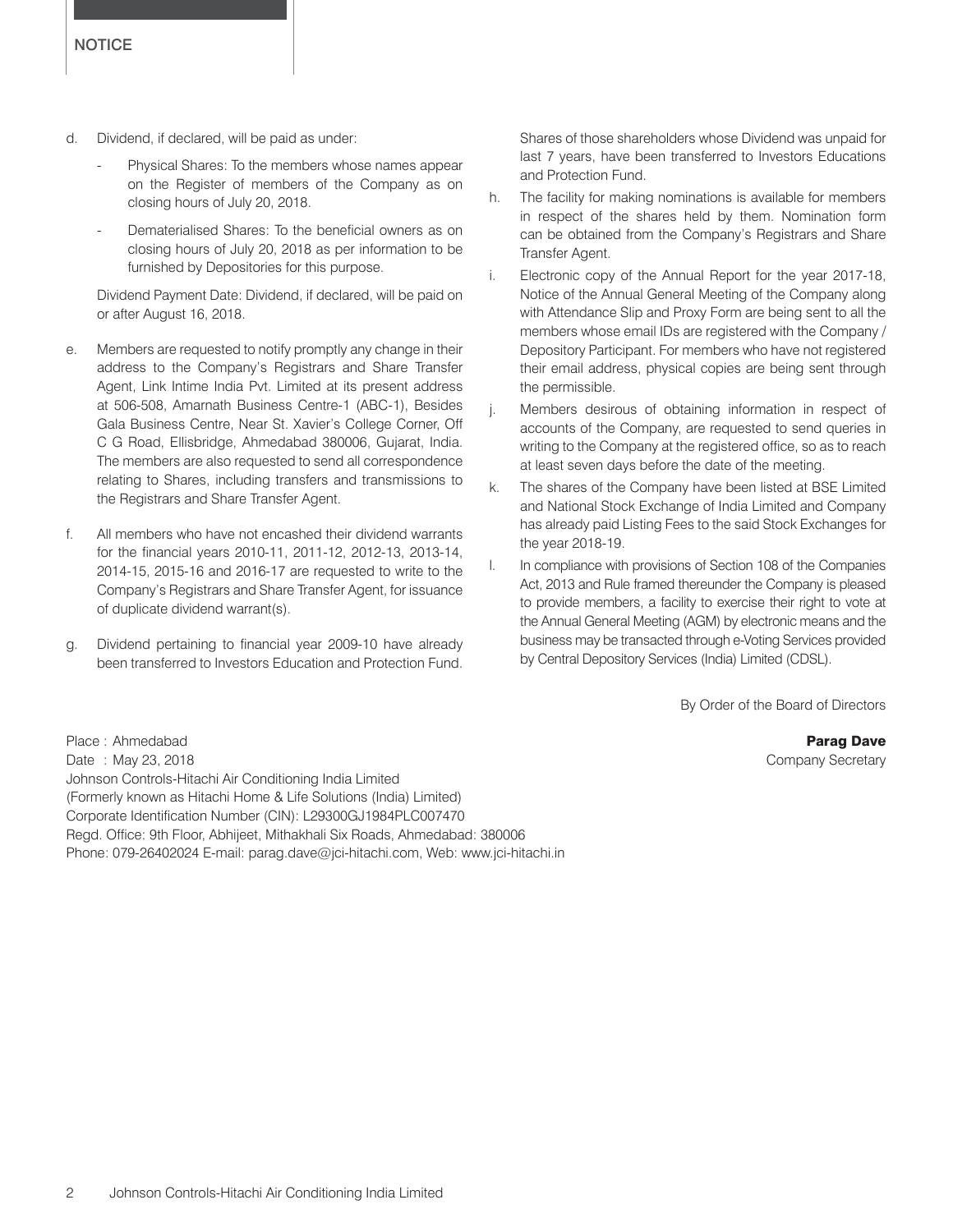

# EXPLANATORY STATEMENT PURSUANT TO SECTION 102 OF THE COMPANIES ACT, 2013:

#### Item No. 4

Pursuant to the provisions of Section 148 of the Companies Act, 2013 and Rule 14 of the Companies (Audit and Auditors) Rules, 2014, on recommendation of Audit Committee, the Board has considered and approved appointment of M/s. Kiran J Mehta & Co. (FRN - 000025), Cost Accountants, as Cost Auditors to conduct Audit of Cost records of the Company for the financial year from April 01, 2018 to March 31, 2019 at a remuneration of Rs 1.25 Lacs plus Service Tax and reimbursement of actual travel and out-of-pocket expenses.

Such remuneration has to be ratified by the Shareholders of the Company. Therefore, consent of the Members is sought for passing an Ordinary resolution for ratification of the Remuneration payable to Cost Auditors for the financial year from April 01, 2018 to March 31, 2019.

None of the Directors and Key Managerial Personnel of the Company and their relatives are concerned or interested, financially or otherwise, in the resolution.

The Board commends the resolution for approval of the members.

#### Item No. 5

Mr. Yoshikazu Ishihara was appointed as an additional Director of the Company by the Board of Directors of the Company with effect from January 30, 2018 and holds his office upto the date of this Annual General Meeting. Consent of the Members is sought for his appointment as Director of the Company.

Except Mr. Yoshikazu Ishihara, being an appointee, none of the other Directors and Key Managerial Personnel of the Company and their relatives are concerned or interested, financially or otherwise, in the resolution.

The Board commends the resolution for approval of the members.

#### Item No. 6

Pursuant to Regulation 23(1A) of the SEBI (Listing Obligations and Disclosure Requirements) Regulations, 2015, the consent of the Members is to be accorded to make the payment of Royalty towards utilization of Technical Know How or Brand for next five financial years i.e. upto 2022-23, aggregating, not exceeding 2.9% of the Annual Consolidated turnover of the Company as per previous Audited financial statement of the Company.

#### Details of such transactions are as under:

#### 1. Name of related parties:

 Johnson Controls-Hitachi Air Conditioning (Hong-Kong) Limited, Hitachi-Johnson Controls Air Conditioning Inc., Hitachi Appliances Limited, Johnson Controls Technology Company or any other Related Party with whom Company has entered / will enter into a Technical Collaboration Agreement or Brand Value Agreement.

#### 2. Nature of relationship:

 Related Parties are either Companies exercising control over the Company or having significant influence on the Company.

- 3. Nature, material terms, monetary value and particulars of the contract or arrangement:
	- a. Royalty towards utilization of Technical Know How or Brand for the period of next five Financial years i.e. upto Financial Year 2022-23.
	- b. Royalty exceeding 2.9% of the consolidated turnover of the Company as per last Audited financial statement of the Company will not be paid.

## 4. Any other information relevant or important for the members to take a decision on the proposed resolution:

 Company is having a Manufacturing facility for Room Air conditioners, Packaged Air Conditioners, Chillers and VRF. Company enters into a technology transfer agreement with related parties for which Company is required to pay Technical Know How Fees as well as Royalty. Moreover Company is utilizing or may utilize Brand name 'Hitachi', 'Johnson Controls', 'York' or any other brand of Related Parties for selling Air Conditioners or other Products of the Company.

 Since the threshold limit of Royalty is based on previous year's turnover, in case of higher turnover of current year compared to previous year, Royalty on Sales would be higher. Moreover, Company may make higher investments in purchasing of Technology which will be used over coming years. Considering these factors, payment of Royalty at the rate of 2.9% of previous year's Turnover is proposed by Board of Directors.

 None of the Directors and Key Managerial Personnel of the Company and their relatives are concerned or interested, financially or otherwise, in the resolution except Mr. Franz Cerwinka and Mr. Yoshikazu Ishihara, who are holding position of Director in Related Parties.

 Interested Shareholders would not be eligible to vote on the resolution set out at item no. 6 of the accompanying notice in term of Regulation 23 of the SEBI (Listing Obligations and Disclosure Requirements) Regulations, 2015.

 The Board commends the resolution for approval of the members.

#### ITEM NO.7

Ms. Indira Parikh has been re-appointed as an Independent Director for second term for the period from April 01, 2017 to March 31, 2022. Ms. Indira Parikh is going to attain the age of Seventy Five years. Pursuant to Regulation 17(1A) of SEBI (Listing Obligations and Disclosure Requirements) Regulations, 2015, approval of the members is required for continuation of her appointment as Independent Director, so this resolution is placed for approval of members.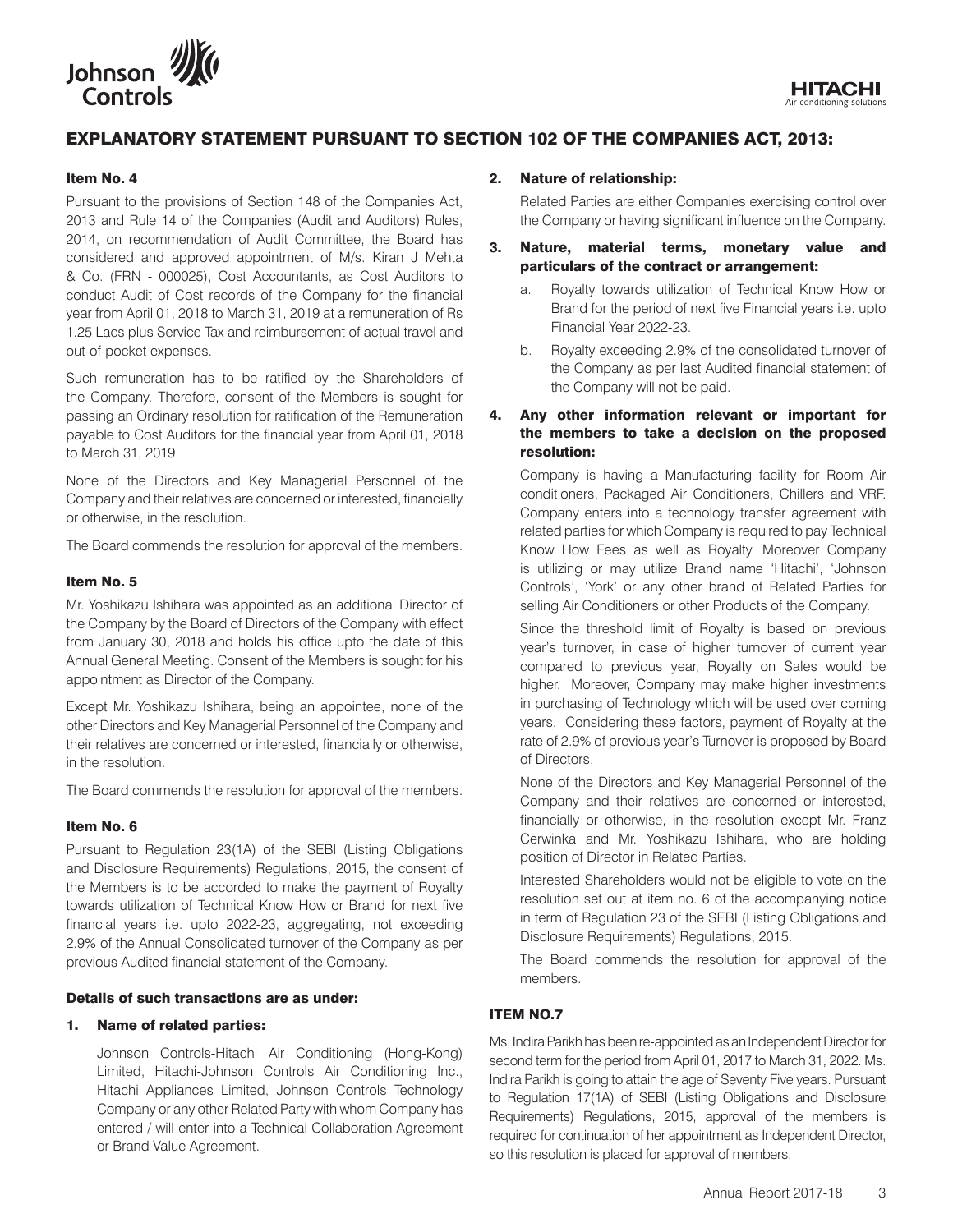Ms. Indira Parikh serves as the President of Antardisha, a private entity creating a space for individuals and organizations to have a dialogue for self-discovery and to reflect on past and renew themselves for the future. Dr. Parikh serves as Founder President of FLAME. She has been a Consultant and has conducted diagnostic studies focusing on leadership and institution building in many public, private and multinational organizations. She was a visiting faculty at IIM-Ahmedabad for over 30 years, specializes in organisation development design & institution building and Dean from 2002 to 2005. She holds Ph.D/Doctorate from Gujarat University, Ahmedabad and M.Ed from University of Rochester.

Except Ms. Indira Parikh, none of the Directors and Key Managerial Personnel of the Company and their relatives are concerned or interested, financially or otherwise, in the resolution.

The Board commends the resolution for approval of the members.

By Order of the Board of Directors

Place : Ahmedabad **Parag Dave Parag Dave Parag Dave Parag Dave Parag Dave Parag Dave Parag Dave Parag Dave Parag Dave Parag Dave Parag Dave Parag Dave Parag Dave Parag Dave Parag Dave Parag Dave Parag Dave Parag Dave Parag** Date : May 23, 2018 **Company Secretary** 23, 2018 Johnson Controls-Hitachi Air Conditioning India Limited (Formerly known as Hitachi Home & Life Solutions (India) Limited) Corporate Identification Number (CIN): L29300GJ1984PLC007470 Regd. Office: 9th Floor, Abhijeet, Mithakhali Six Roads, Ahmedabad: 380006 Phone: 079-26402024 E-mail: parag.dave@jci-hitachi.com, Web: www.jci-hitachi.in

#### Instructions for E-voting

- 1. In compliance with provisions of Section 108 of the Companies Act, 2013 and Rule framed thereunder the Company is pleased to provide members, a facility to exercise their right to vote at the Annual General Meeting (AGM) by electronic means and the business may be transacted through e-Voting Services provided by Central Depository Services (India) Limited (CDSL).
- 2. Facility for voting, either through ballot or polling paper shall also be made available at the meeting and members attending the meeting who have not already cast their vote by remote e-voting shall be able to exercise their right at the meeting.
- 3. Members who have cast their vote by remote e-voting prior to the meeting may also attend the meeting but shall not be entitled to cast their vote again.
- 4. Tejal Shah & Associates, Company Secretaries in practice (Membership no. ACS-13316), has been appointed as the Scrutinizer to scrutinize the e-voting process (including the Ballot Form received from the Members who do not have access to the e-voting process) in a fair and transparent manner.
- 5. (i) The voting period begins on July 24, 2018 (09.00 am IST) and ends on July 26, 2018 (05.00 pm IST). During this period shareholders' of the Company, holding shares either in physical form or in dematerialized form, as on the cut-off date of July 20, 2018 may cast their vote electronically. The e-voting module shall be disabled by CDSL for voting thereafter.
	- (ii) The shareholders should log on to the e-voting website www.evotingindia.com.
	- (iii) Click on Shareholders.
	- (iv) Now Enter your User ID
		- a. For CDSL: 16 digits beneficiary ID,
		- b. For NSDL: 8 Character DP ID followed by 8 Digits Client ID,
		- c. Members holding shares in Physical Form should enter Folio Number registered with the Company.
	- (v) Next enter the Image Verification as displayed and Click on Login.
	- (vi) If you are holding shares in demat form and had logged on to www.evotingindia.com and voted on an earlier voting of any company, then your existing password is to be used.
- (vii) If you are a first time user follow the steps given below:

|                           | For Members holding shares in Demat Form and Physical Form                                                                                                                                                              |
|---------------------------|-------------------------------------------------------------------------------------------------------------------------------------------------------------------------------------------------------------------------|
| <b>PAN</b>                | Enter your 10 digit alpha-numeric PAN issued by Income Tax Department (Applicable for both demat<br>shareholders as well as physical shareholders)                                                                      |
|                           | Members who have not updated their PAN with the Company/Depository Participant are requested to<br>$\bullet$<br>use the sequence number which is printed on Postal Ballot / Attendance Slip indicated in the PAN field. |
| Dividend Bank<br>Details  | Enter the Dividend Bank Details or Date of Birth (in dd/mm/yyyy format) as recorded in your demat account<br>or in the company records in order to login.                                                               |
| OR Date of<br>Birth (DOB) | If both the details are not recorded with the depository or company please enter the member id / folio<br>$\bullet$<br>number in the Dividend Bank details field as mentioned in instruction (iv).                      |

(viii) After entering these details appropriately, click on "SUBMIT" tab.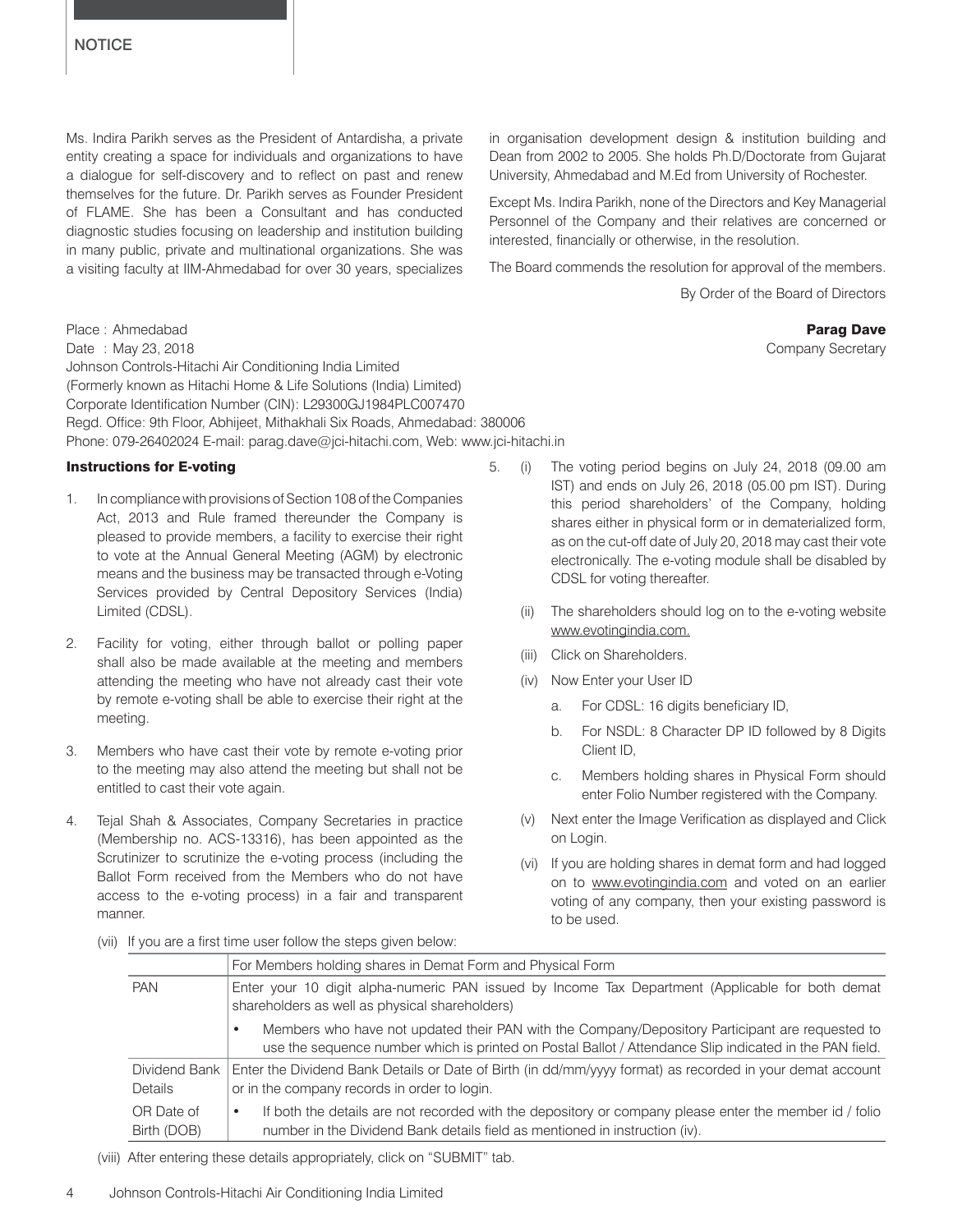

- (ix) Members holding shares in physical form will then directly reach the Company selection screen. However, members holding shares in demat form will now reach 'Password Creation' menu wherein they are required to mandatorily enter their login password in the new password field. Kindly note that this password is to be also used by the demat holders for voting for resolutions of any other company on which they are eligible to vote, provided that company opts for e-voting through CDSL platform. It is strongly recommended not to share your password with any other person and take utmost care to keep your password confidential.
- (x) For Members holding shares in physical form, the details can be used only for e-voting on the resolutions contained in this Notice.
- (xi) Click on the EVSN for the relevant Johnson Controls-Hitachi Air Conditioning India Limited on which you choose to vote.
- (xii) On the voting page, you will see "RESOLUTION DESCRIPTION" and against the same the option "YES/ NO" for voting. Select the option YES or NO as desired. The option YES implies that you assent to the Resolution and option NO implies that you dissent to the Resolution.
- (xiii) Click on the "RESOLUTIONS FILE LINK" if you wish to view the entire Resolution details.
- (xiv) After selecting the resolution you have decided to vote on, click on "SUBMIT". A confirmation box will be displayed. If you wish to confirm your vote, click on "OK", else to change your vote, click on "CANCEL" and accordingly modify your vote.
- (xv) Once you "CONFIRM" your vote on the resolution, you will not be allowed to modify your vote.
- (xvi) You can also take a print of the votes cast by clicking on "Click here to print" option on the Voting page.
- (xvii) If a demat account holder has forgotten the login password then Enter the User ID and the image verification code and click on Forgot Password & enter the details as prompted by the system.
- (xviii) Shareholders can also use Mobile app "m Voting" for e-voting. m - Voting app is available on Apple, Android and Windows based Mobile. Shareholders may log in to m - Voting using their e voting credentials to vote for the company resolution(s).
- (xix) Note for Non Individual Shareholders and Custodians
	- • Non-Individual shareholders (i.e. other than Individuals, HUF, NRI etc.) and Custodian are required to log on to www.evotingindia.com and register themselves as Corporates.
	- • A scanned copy of the Registration Form bearing the stamp and sign of the entity should be emailed to helpdesk.evoting@cdslindia.com.
	- After receiving the login details, user would be able to link the account(s) for which they wish to vote on.
	- The list of accounts linked in the login should be mailed to helpdesk.evoting@cdslindia.com and on approval of the accounts they would be able to cast their vote.
	- • A scanned copy of the Board Resolution and Power of Attorney (POA) which they have issued in favour of the Custodian, if any, should be uploaded in PDF format in the system for the scrutinizer to verify the same.
- (xx) In case you have any queries or issues regarding e-voting, you may refer the Frequently Asked Questions ("FAQs") and e-voting manual available at www.evotingindia.com, under help section or write an email to helpdesk.evoting@cdslindia.com.

# Brief resume of the Directors seeking appointment or re-appointment at this Annual General Meeting (Pursuant to Regulation 36(3) of the SEBI (Listing Obligations & Disclosure Requirements) Regulations, 2015)

#### Mr. Franz Cerwinka

Mr. Franz holds bachelor's degree in Industrial Engineering from Universidad de las Americas, Puebla in Mexico and a master's degree in Business Administration from the University of Michigan, Ann Arbor.

Mr. Franz has served in a variety of operations, commercial and finance leadership positions within Automotive Experience and Building Efficiency during his tenure with Johnson Controls. During his 20-year tenure with the company, he has had experience leading significant change across multiple regions and cultures, having worked for Johnson Controls based in Mexico, US and Japan. Throughout his career, he has led initiatives that significantly improved profitability and performance in Johnson Controls' automotive and HVAC businesses. During his previous 4-year assignment in Japan, he led the finance function for Asia Pacific & Japan and represented Johnson Controls in a number of Joint Ventures in China, South East Asia, India and Korea.

There is no inter-se relation of Mr. Franz Cerwinka with any other Director of the Company.

Directorship / Membership of Committee of the Board held in other public limited companies in India: None.

No. of Shares held in Company: Nil.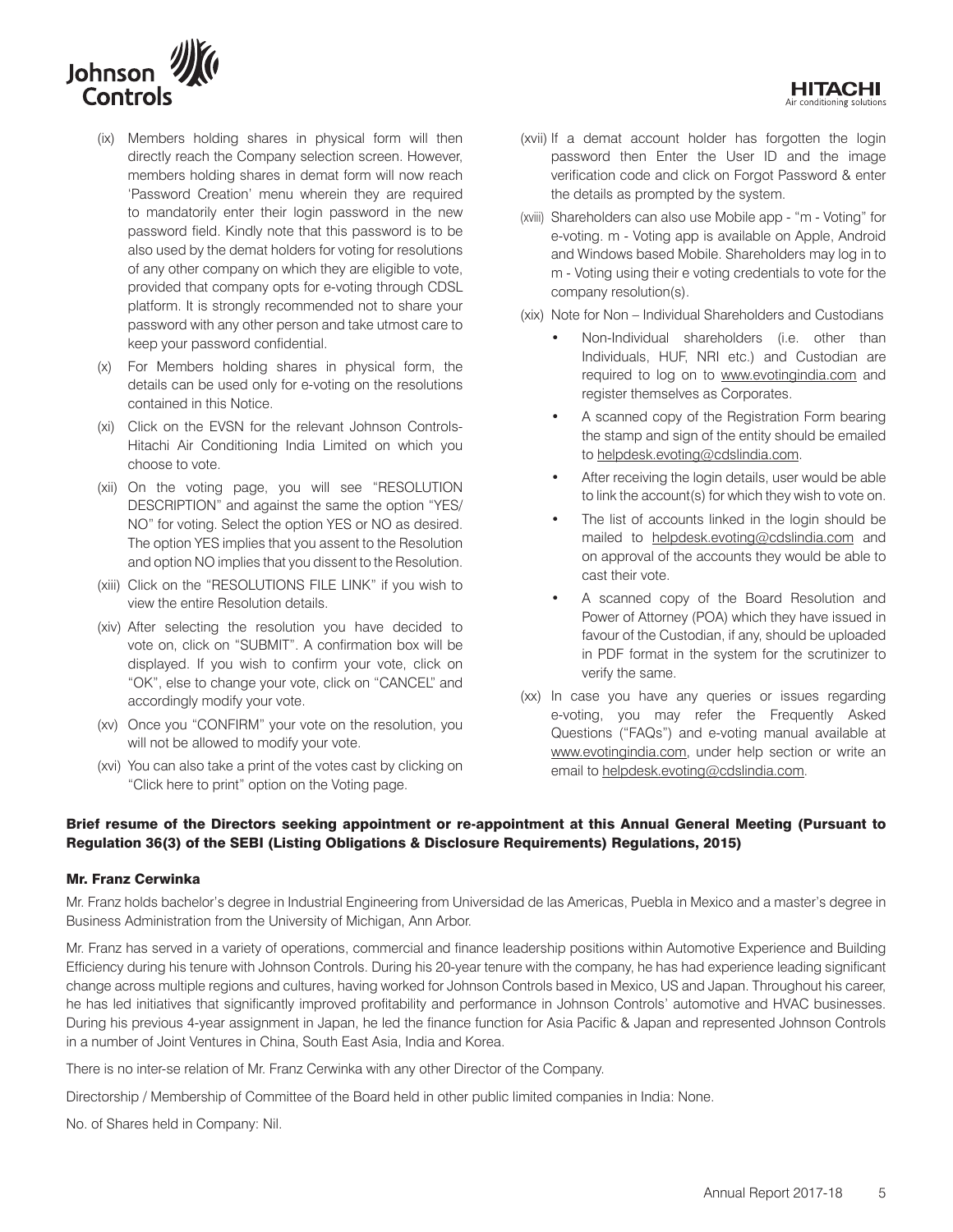# Mr. Yoshikazu Ishihara

Mr. Yoshikazu Ishihara is a Graduate from the University of Southern California and Post Graduate from Emory University School of Law. He is having total experience of nearly 23 years in the field of Legal.

There is no inter-se relation of Mr. Yoshikazu Ishihara with any other Director of the Company.

Directorship / Membership of Committee of the Board held in public limited listed companies in India: Nil

No. of Shares held in Company: Nil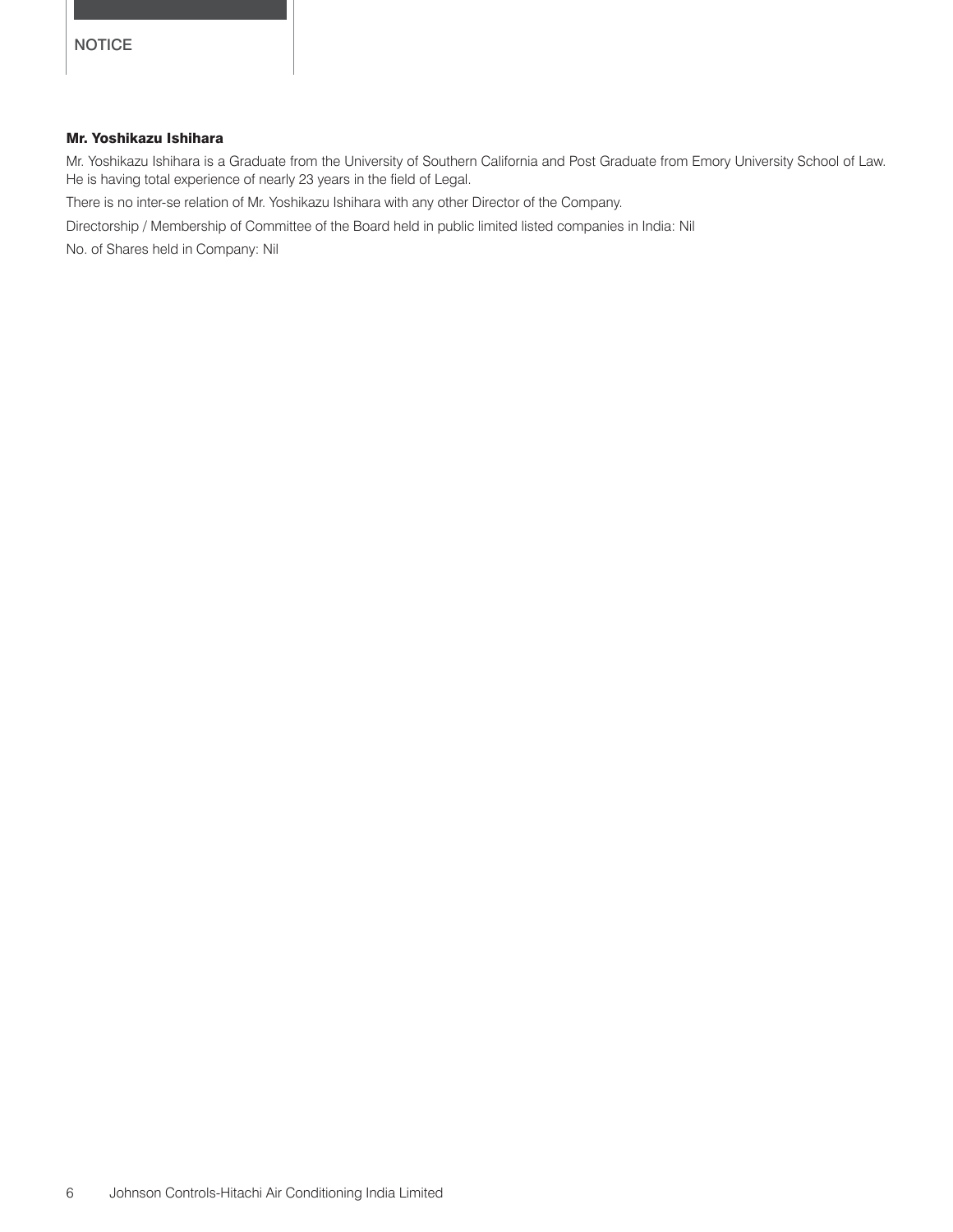

#### JOHNSON CONTROLS-HITACHI AIR CONDITIONING INDIA LIMITED ATTENDANCE SLIP

(Formerly known as Hitachi Home & Life Solutions (India) Limited)

Corporate Identification Number (CIN): L29300GJ1984PLC007470

Regd. Office: 9th Floor, Abhijeet, Mithakhali Six Roads, Ahmedabad: 380006 Phone: 079-26402024

#### E-mail:parag.dave@jci-hitachi.com, Web: www.jci-hitachi.in

Name of Sole / First named Member :

Registered Folio No. / DP ID No.-Client No. :

Number of Shares Held :

I/We hereby record my / our presence at the 33rd Annual General Meeting of the Company held on 27th July, 2018 at Center for Environment Education, Nehru Foundation for Development, Vastrapur-Gurudwara Road, Ahmedabad: 380054 at 9.30 a.m.

Member's / Proxy's Name Signature of Member / Proxy

Shareholders / Proxy holders are requested to bring the attendance slip with them duly completed when they come to the meeting and hand over at the Gate duly signed.

#### JOHNSON CONTROLS-HITACHI AIR CONDITIONING INDIA LIMITED (Formerly known as Hitachi Home & Life Solutions (India) Limited)

PROXY FORM

HITAC

Corporate Identification Number (CIN): L29300GJ1984PLC007470

Regd. Office: 9th Floor, Abhijeet, Mithakhali Six Roads, Ahmedabad: 380006 Phone: 079-26402024

E-mail:parag.dave@jci-hitachi.com, Web: www.jci-hitachi.in

# 33rd Annual General Meeting on 27th July, 2018

|                                                             | Name of the Member(s)     |                                                                                                                                                                                                                                |                |
|-------------------------------------------------------------|---------------------------|--------------------------------------------------------------------------------------------------------------------------------------------------------------------------------------------------------------------------------|----------------|
|                                                             | <b>Registered Address</b> |                                                                                                                                                                                                                                |                |
|                                                             | E-mail Id                 | <u> 1980 - Andrea Andrew Maria (h. 1980).</u><br>Nobel de Andrew Maria (h. 1980).                                                                                                                                              |                |
|                                                             |                           |                                                                                                                                                                                                                                |                |
| I/We being the member(s) of $\sqrt{\frac{1}{1-\frac{1}{2}}$ |                           | shares of the above named Company hereby appoint:                                                                                                                                                                              |                |
| (1)                                                         |                           |                                                                                                                                                                                                                                |                |
|                                                             |                           |                                                                                                                                                                                                                                | or failing him |
| (2)                                                         |                           | Address experiences and the series of the series of the series of the series of the series of the series of the series of the series of the series of the series of the series of the series of the series of the series of th |                |
|                                                             | e-mail ID                 |                                                                                                                                                                                                                                | or failing him |
| (3)                                                         |                           | Address experiences and the series of the series of the series of the series of the series of the series of the series of the series of the series of the series of the series of the series of the series of the series of th |                |
|                                                             | e-mail ID ______________  | Signature ____________                                                                                                                                                                                                         |                |

as my/our proxy to attend and vote (on a poll) for me/us and on my/our behalf at the 33rd Annual General Meeting of the Company to be held on Friday, July 27, 2018 at Center for Environment Education, Nehru Foundation for Development, Vastrapur-Gurudwara Road, Ahmedabad: 380054 at 9.30 a.m. and at any adjournment thereof in respect of such resolutions as are indicated below:

|    | Adoption of Financial Statement for the year ended March 31, 2018                                           |                             |  |  |  |
|----|-------------------------------------------------------------------------------------------------------------|-----------------------------|--|--|--|
|    | To declare Dividend for the year ended March 31, 2018                                                       |                             |  |  |  |
| 3. | To re-appoint Mr. Franz Cerwinka as Director who retires by rotation                                        |                             |  |  |  |
| 4. | To appoint Cost Auditors for the year starting from April 01, 2018 to March 31, 2019                        |                             |  |  |  |
| 5. | To appoint Mr. Yoshikazu Ishihara as a Director of the Company                                              |                             |  |  |  |
| 6. | To approve payment of Royalty upto 2.9% of the annual consolidated turnover of the previous financial year. |                             |  |  |  |
|    | To approve continuation of appointment of Ms. Indira Parikh as Independent Director                         |                             |  |  |  |
|    | $.$ day of $\_\_\_\_\_\_\_\_\_\_\_\_\_$<br>2018                                                             | Affix<br>1 Rupee<br>Revenue |  |  |  |
|    | Signature of Shareholder: _<br>Signature of Proxy Holder(s).                                                | Stamp                       |  |  |  |

Note: This form of Proxy in order to be effective should be duly completed and deposited at the Registered Office of the Company, not less than 48 hours before the commencement of the meeting.